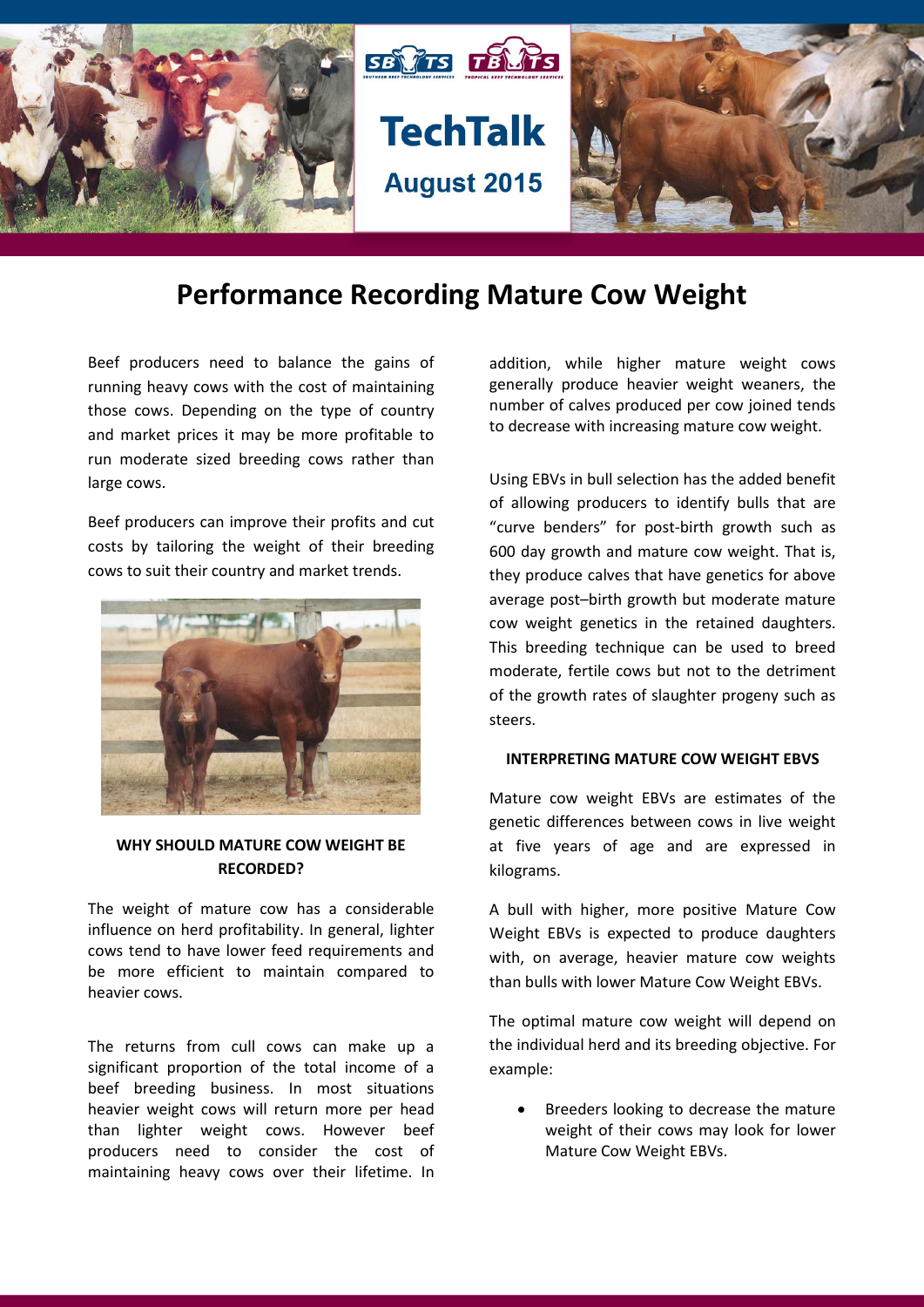

- Breeders looking to increase their returns from the sale of cull cows may look for higher Mature Cow Weight EBVs.
- Breeders looking to maintain the mature size of their breeding cows while maximising the growth of their progeny to say 600 days may look for moderate Mature Cow Weight EBVs.



**RECORDING INFORMANTION ON MATURE COW WEIGHT**

Mature cow weight EBVs are generated from the live weights of mature cows that are recorded within two weeks of the weaning weight (200 day weight) of their calves, with up to four weights analysed per cow. For temperate breeds, BREEDPLAN will only analyse a mature cow weight if the cow is older than 2.4 years of age (870 days) at weighing. For tropical breeds, this age is 3.0 years (1090 days). Weights are not analysed from cows that do not have a calf weighed at weaning.

As with all weights, mature cow weight should be recorded using appropriate (and accurate) scales. Do not guess or estimate mature cow weight or use measuring tapes to calculate mature cow weight. Either weigh the cows using appropriate scales or don't record mature cow weights.

Mature Cow Weight EBVs for bulls are generated from the mature cow weight performance of all known female relatives such as dam, grand dams, half sisters and daughters. In addition, relationships with other traits, such as 600 day growth, are also used in the calculation of Mature Cow Weight EBVs.

All cows with a calf at 200 days should be weighed each year. Do not try to "guess" whether a cow has had 4 weights taken previously – the BREEDPLAN analysis will sort it out for you.

BREEDPLAN will only analyse the mature cow weight performance of a cow if her first valid mature cow weight has been taken before she is 6 years of age (2200 days). If not, then none of her mature weights will be analysed.

It is essential that correct management group information is recorded with mature cow weight performance. Management groups work slightly differently for mature cow weights. If no management group information is defined for a set of mature cow weights, the BREEDPLAN analysis will use the management groups submitted with the 200 day weights of their calves to sub-group the weights of the cows. Therefore, if you have correctly recorded the management group information with the 200 day weight performance for your calves, then you only need to assign a different management group to a cow that has experienced an effect on her weight that is different to that experienced by her calf. For example, if the cow was injured/sick or has been supplementary fed.

If both the mature cow weights and the 200 day weights for their calves are submitted without management group information, the BREEDPLAN analysis will assume all cows and calves have been run under similar management conditions.